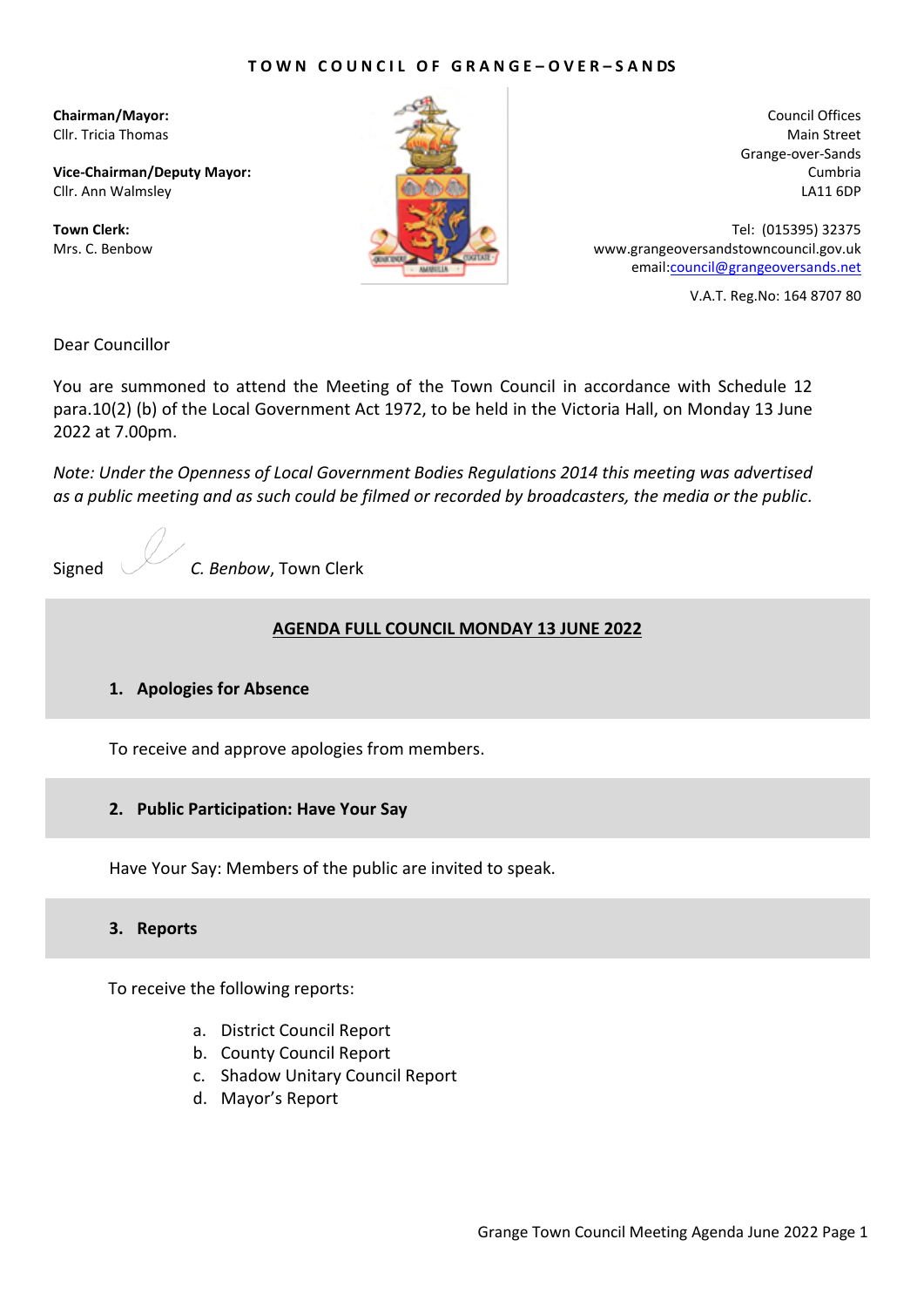### **4. Minutes of the Previous Meeting**

To authorise the Chairman to sign the Minutes of the Meeting of the Town Council held on Monday 9 May 2022 as a true record.

### **5. Declaration of Interests and Dispensations**

Members to disclose their interests in matters to be discussed and to decide requests for dispensations.

# **6. Public Bodies (Admission to Meetings) Act 1960**

To consider if any items should be considered without the presence of the press and public, pursuant to the Public Bodies (Admission to Meetings) Act 1960 Section 2.

### **7. Planning**

To consider Planning Applications as circulated and to note submissions to planning applications considered under delegated authority*.*

# **8. Monthly Payments Councillor Verification and Payment Approval**

- a. To note that prior to the meeting two councillors verified invoices received and payments made since the last full council meeting and can verify their authenticity.
- b. To note that two councillors verified that the monthly bank reconciliation has taken place.
- c. To approve and authorise the payment of accounts and wages as recorded in the payments list.
- d. To identify and approve two councillors to verify the invoices and payments for the next payment period.
- e. To identify and approve two councillors to complete the online authorisation of the payments for the next payment period.

### **9. Finance and Governance – Internal Audit**

The Internal Audit took place on 18 May 2022. To note the Internal Audit Reports, and that the Town Council is fully compliant with the Account and Audit Regulations *(reports circulated).*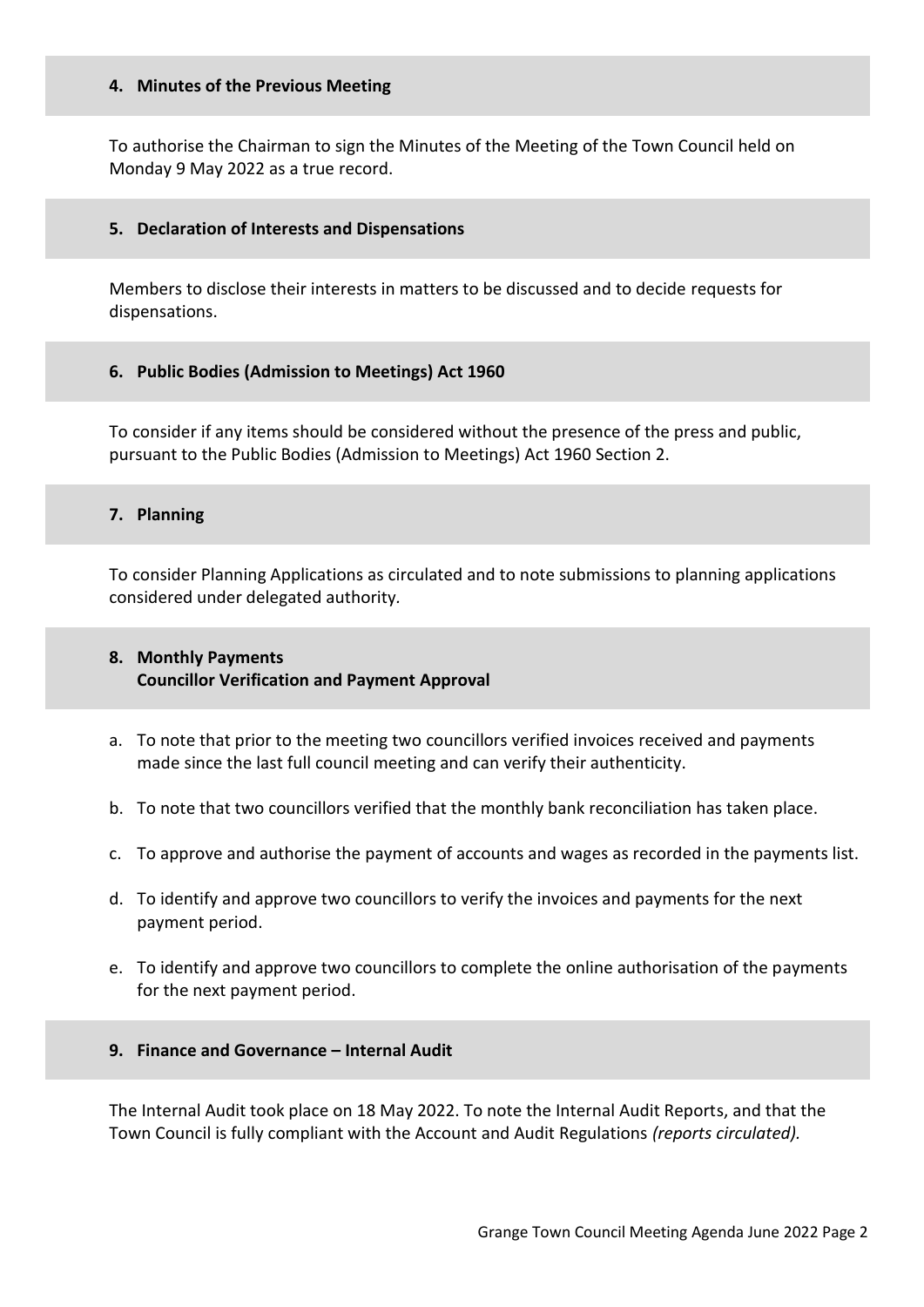### **10. Finance and Governance – External Audit** - **Annual Governance and Accountability Return**

- a. To approve the Annual Governance Statement in the Annual Governance and Accountability Return (AGAR) for the year ended 31 March 2022 *(circulated).*
- b. To approve the Accounting Statements in the Annual Governance and Accountability Return (AGAR) for the year ended 31 March 2022 *(circulated).*
- c. To authorise the Chairman and Town Clerk (Responsible Financial Officer) to sign the statements.
- d. To authorise the submission of the Annual Governance and Accountability Return for the year ended 31 March 2022 for external audit to commence following the prescribed period for public examination from 14 June 2022 to 29 July 2022.

### **11. Finance and Governance**

### a. **Reserves**

To review the Reserves Policy and consider the reserves allocation at the opening of the new financial year *(circulated).*

### b. **Standing Orders Update**

To note that Model Standing Order 18 in the NALC Model Standing Orders 2018 (England) was updated April 2022. This concerns Financial Controls and Procurement. To approve update to Grange Town Council Standing Orders *(circulated).*

### c. **Statement of Tenders and Contracts – Transparency Code**

To note the Statement of Tenders and Contracts, dated 16 May 2022, as required for publication on the Town Council website by the 2015 Transparency Code *(circulated).*

### d. **Office Printer/Photocopier**

To note correspondence from KTD Ltd and approve purchase of replacement printer/photocopier *(correspondence and quote circulated).*

### e. **Insurance**

At the previous Town Council meeting, it was noted that the Council's insurance is due for renewal on 1 July and the Council was due to enter the second year of a three-year agreement. To note correspondence received 6 June 2022 from James Hallam Insurance, that the insurance company will not be honouring the 3-year contract. Quotes are being sought *(circulated).*

### **12. Consultations**

To consider the Council's participation in appropriate consultations: None received.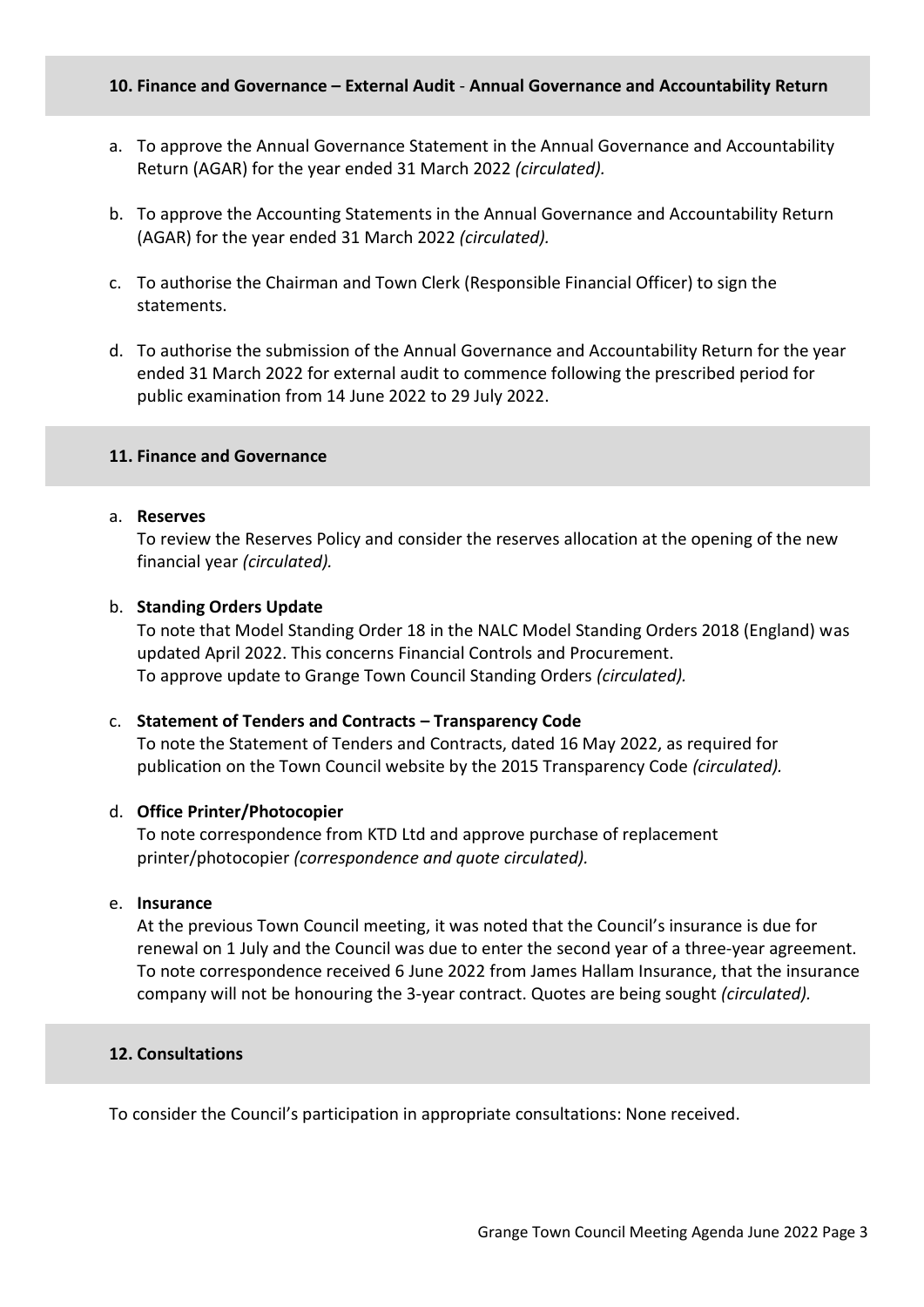### **13. Updates from Members**

To receive Councillor updates on works in progress, and meetings and events attended, including:

- a. Cllr. Thomas Cumbria Better Connected.
- b. Cllr. Thomas Lengthsman Update Squirrel Seats and Charney Well Lane bench.

# **14. SLDC Updates - Promenade and Lido Refurbishment and Prom Playground**

### a. **SLDC Prom and Lido Update**

To note the update received from SLDC 26 May 2022, circulated, and as below:

### *Grange Lido and Promenade Update*

*Grange Lido and promenade works are progressing, with IBI Architects issuing all first pass architectural construction information on Friday 19th May together with the updated landscape general arrangement drawings. These are being interrogated by Building Control and R G Parkins Structural Engineers to ensure compliance and will provide further commentary on repair techniques to the pool lining as well as the colonnades to the north and south building, but this is a major step forward. Detailed feedback is also needed regarding concrete repairs, proposed repair techniques and processes as well as drainage design to the pool and surrounding area, but these continue at pace and are expected to be resolved in the next couple of weeks. We have commissioned Maker Construction to undertake a further concrete survey on the Lido (6th June) which may well reveal an alternative repair method, potentially creating both time and cost savings - which in turn can be utilised elsewhere. Within the last couple of weeks a number of design issues have been resolved via various meetings. I am meeting with Save Grange Lido's today to provide commentary on the design which has been driven by survey information on site, Planning, Conservation and Building Control.* 

*We recently appointed alternative structural engineers to the scheme and they have taken a refreshing approach, which is serving and progressing works with the Lido and Promenade. All parties are working towards the completion of all technical issues by the end of June. This will enable us to issue a revised schedule of works and allow the formation of a legal contract with a fixed start date. Weekly meetings continue and we are all working tirelessly to get on site within the next 3 months, subject to the certain caveats such as discharging current planning conditions etc. I will keep you updated as each milestone is achieved.*

# b. **SLDC Prom Playground**

To note correspondence received from SLDC 27 May 2022, circulated, and as below:

*I* would just like to let you know that due to the current condition we will be removing the train *from the play area today. We have for the last year or so been trying to maintain this but can no longer ensure it is safe for children to play on. The Locality team will continue to maintain the existing equipment. The plans for the new play area have been drawn up and will be part of the larger Prom scheme. Unfortunately I am unable to confirm a start date. I am pushing for the play area to be one of the first elements to be installed and will keep you up to date with progress. I will also let you know if we deem it essential to close the play area.*